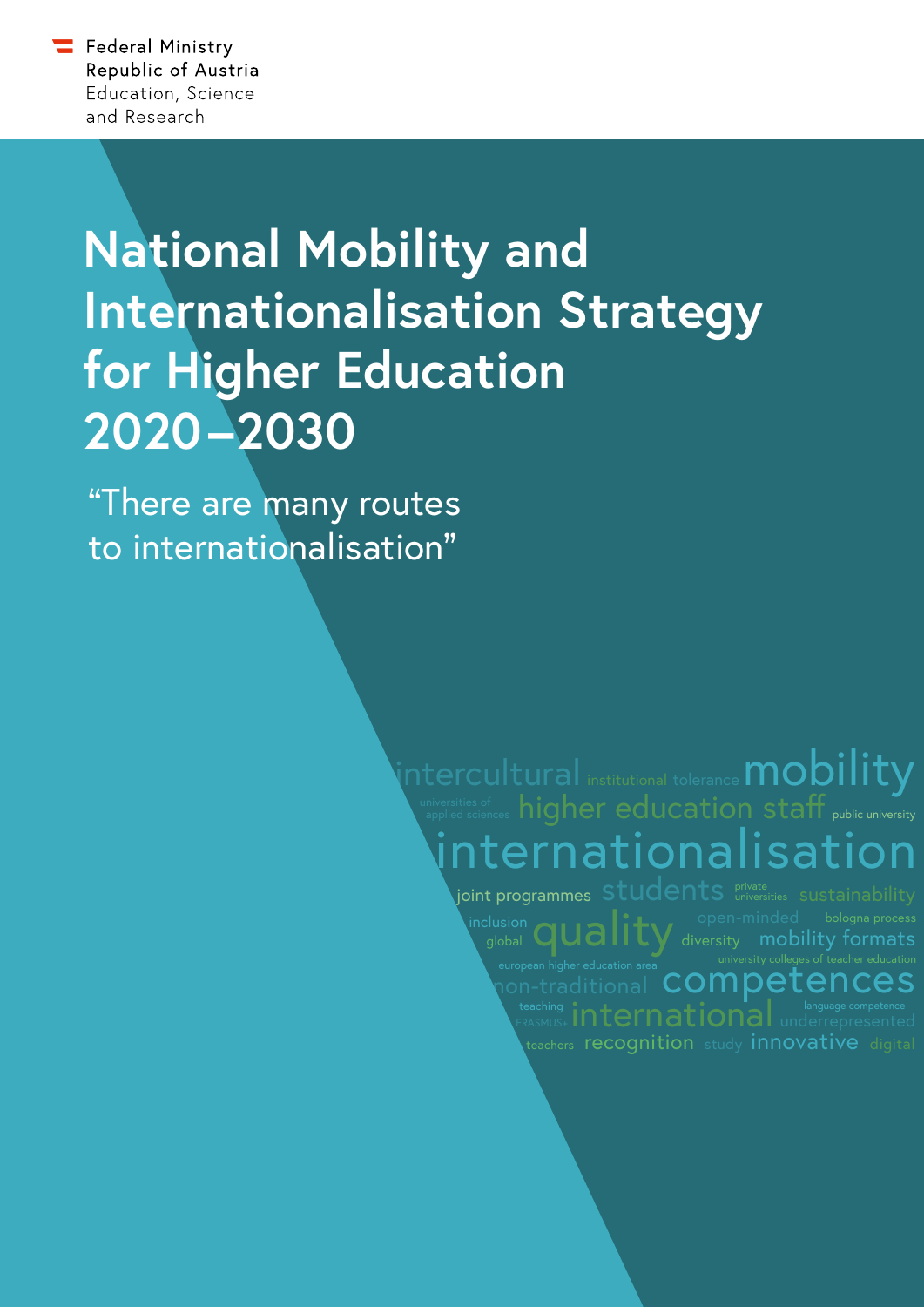



#### **Acknowledgements**

Publisher and owner: Austrian Federal Ministry of Education, Science and Research Minoritenplatz 5, 1010 Vienna, Austria [www.bmbwf.gv.at](https://www.bmbwf.gv.at/en.html) Photos/Pictures: BMBWF/Lusser (p. 5), istock.com (p. 4, 6, 20, 23) Vienna, September 2020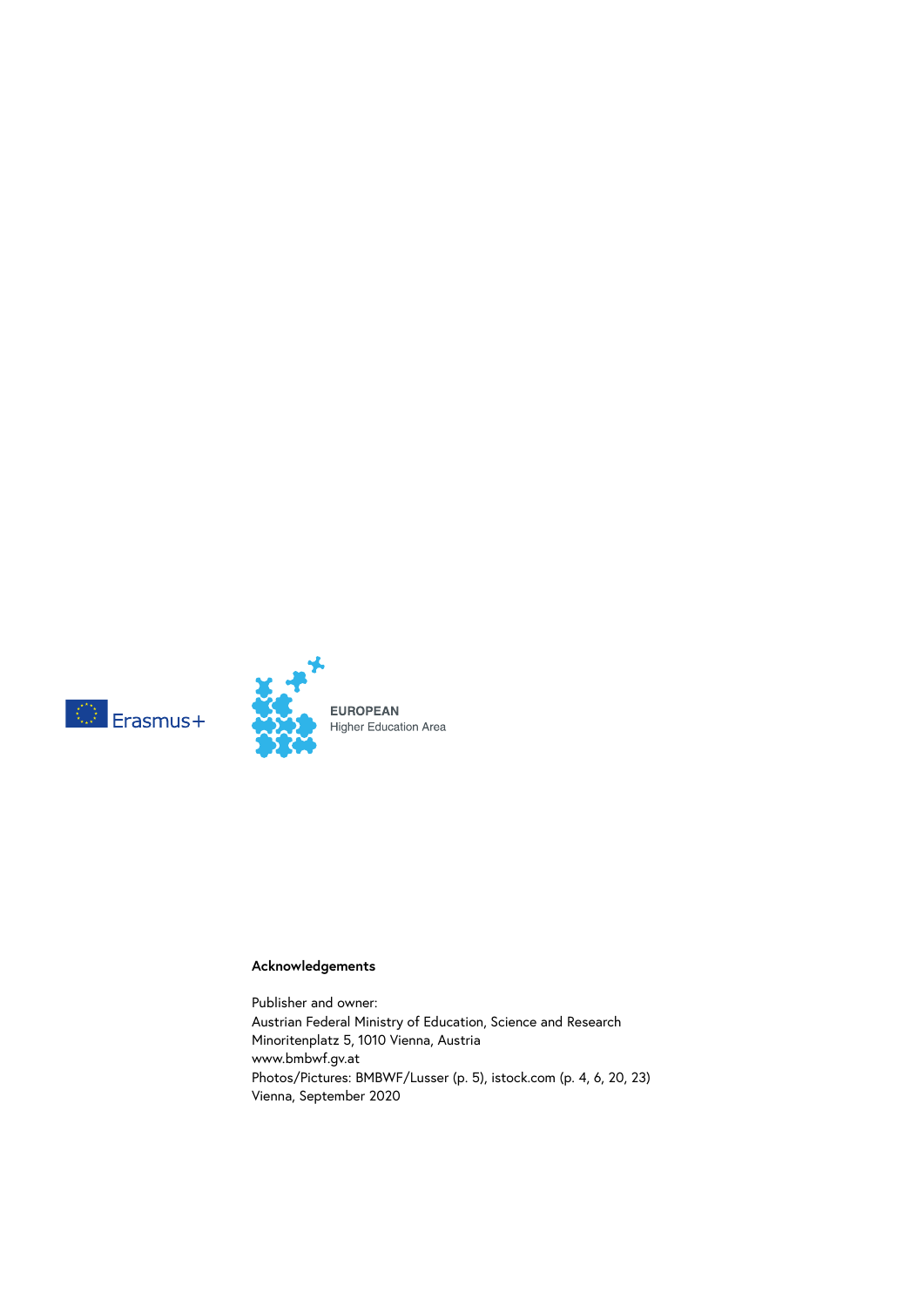## **National Mobility and Internationalisation Strategy for Higher Education 2020–2030**

"There are many routes to internationalisation"

| Goal 1: Promote an all-encompassing culture of internationalisation          |     |
|------------------------------------------------------------------------------|-----|
| Goal 2: Promote mobility for all members of higher education institutions 12 |     |
| Goal 3: Develop and implement innovative digital forms of mobility 14        |     |
|                                                                              |     |
| Goal 5: Global mindset - Austria's higher education institutions             |     |
|                                                                              | .21 |
|                                                                              | 22  |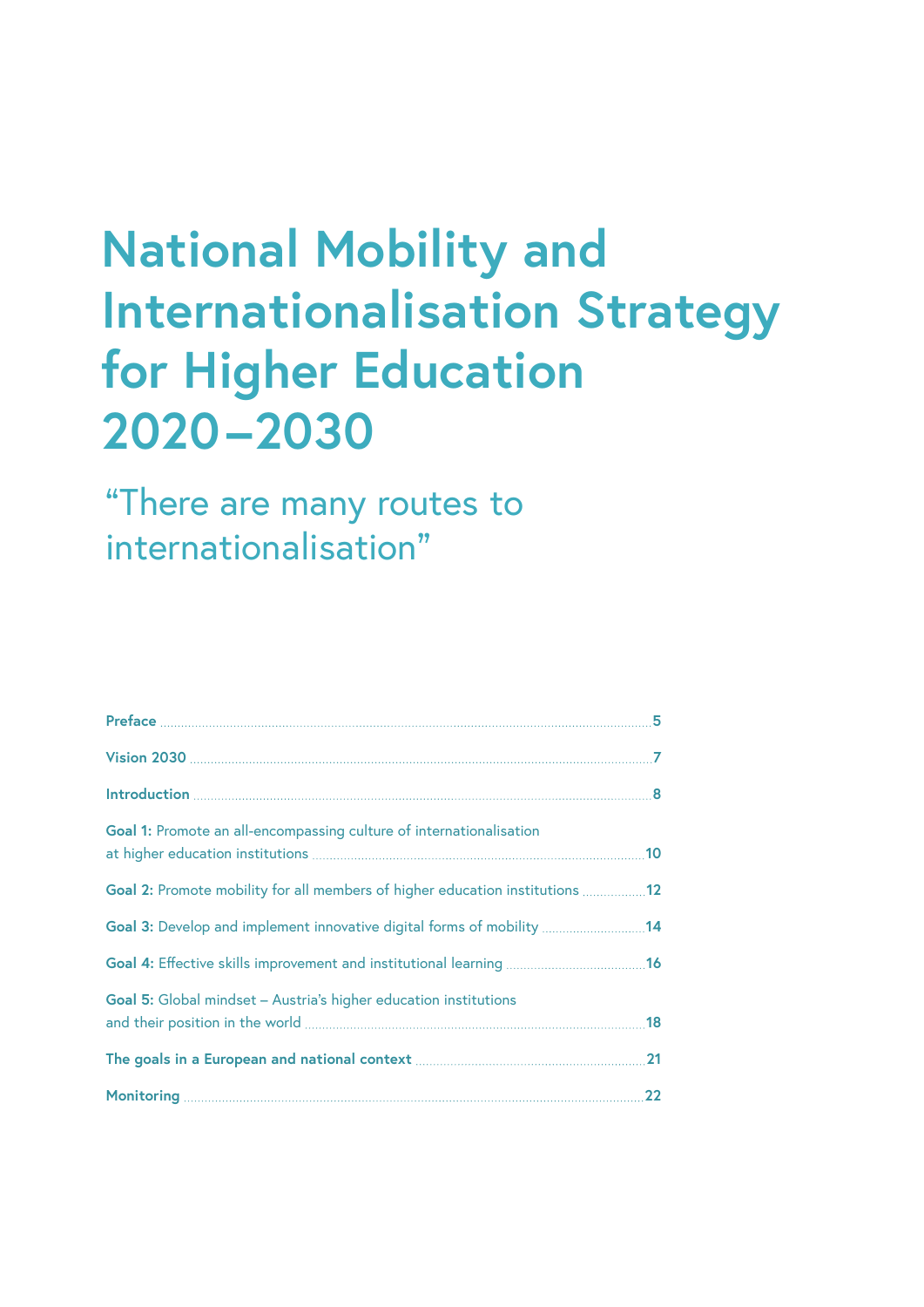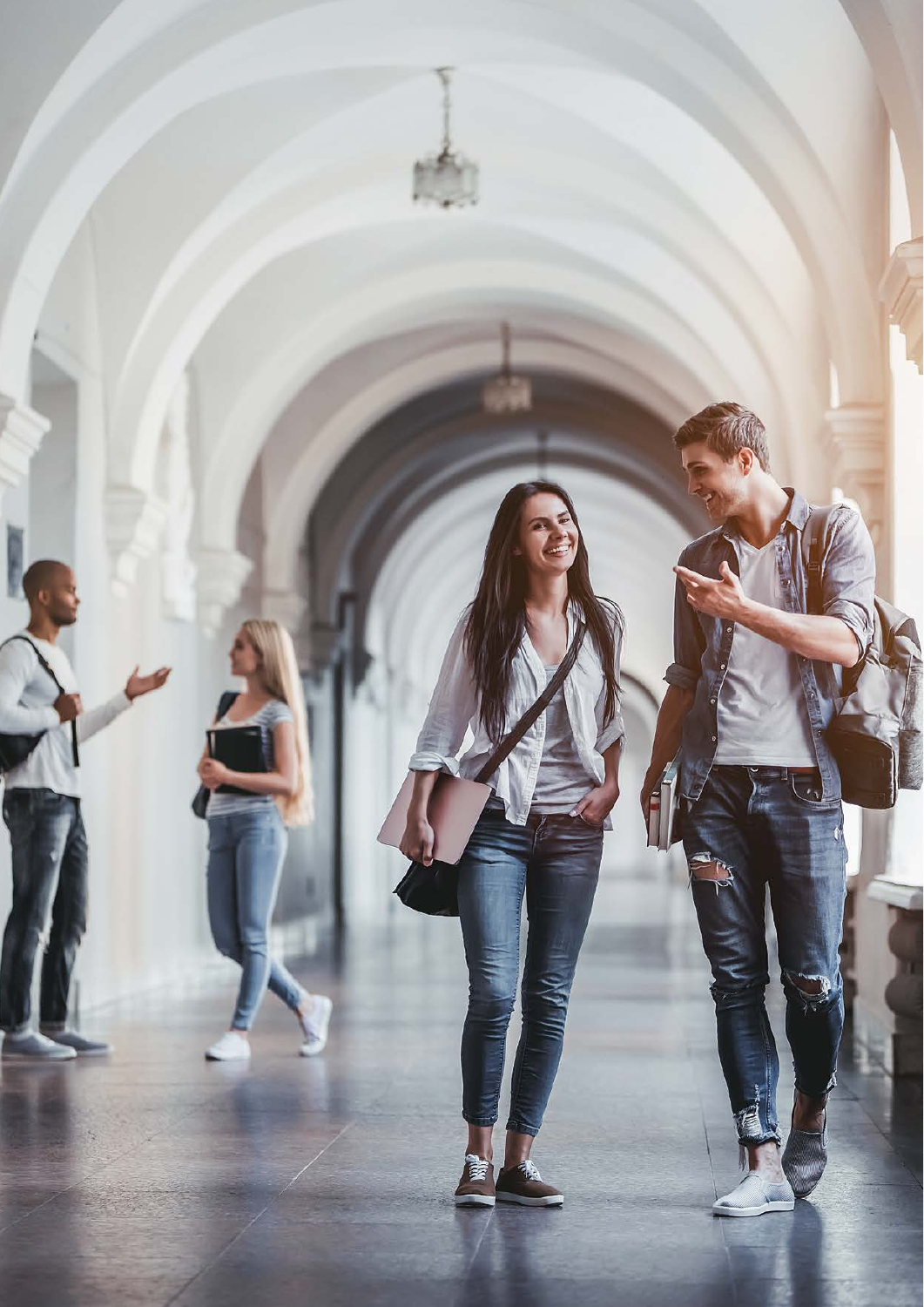### <span id="page-4-0"></span>Preface

Teaching and research geared towards internationality and the advancement and appreciation of the arts are key cornerstones of academic excellence and essential if higher education institutions are to enjoy a successful position in the global knowledge community.

These institutions are already training future leaders with a global vision, a European consciousness and an understanding of sustainable development and are thus making key contributions towards enhancing the social and economic position of a small yet competitive country. In order to continue successfully along this path, this strategy document proposes five goals to be met by 2030.

The first of these focuses on promoting a comprehensive culture of internationalisation that touches all areas of higher education. Goals two and three concern a key element of internationalisation: the mobility of higher education students, teachers and general university staff. As well as mobility in the physical sense, this is also about innovative digital forms of mobility. The fourth goal relates to quality assurance in higher education, and the fifth to Austria's higher education policy and strengthening its position in the global knowledge society.

One unique feature of this strategy is that, for the first time, it addresses all four sectors of Austria's higher education landscape – the public universities, the universities of applied sciences, the private universities and the university colleges of teacher education. The resulting diversity calls for tailored approaches to achieving the goals set, something that is also reflected in the strategy's subtitle: "Many routes to internationalisation".

I would like to take this opportunity to express my personal thanks to everyone representing Austria's higher education institutions who, in a participatory process, have made valuable contributions towards formulating this strategy that is now being presented. I would also like to invite all leadership teams, staff, teachers, researchers and students at higher education institutions to work towards implementing this strategy with great ambition and to breathe life into it through their collective endeavours.



Prof. Dr. Heinz Faßmann Federal Minister of Education, Science and Research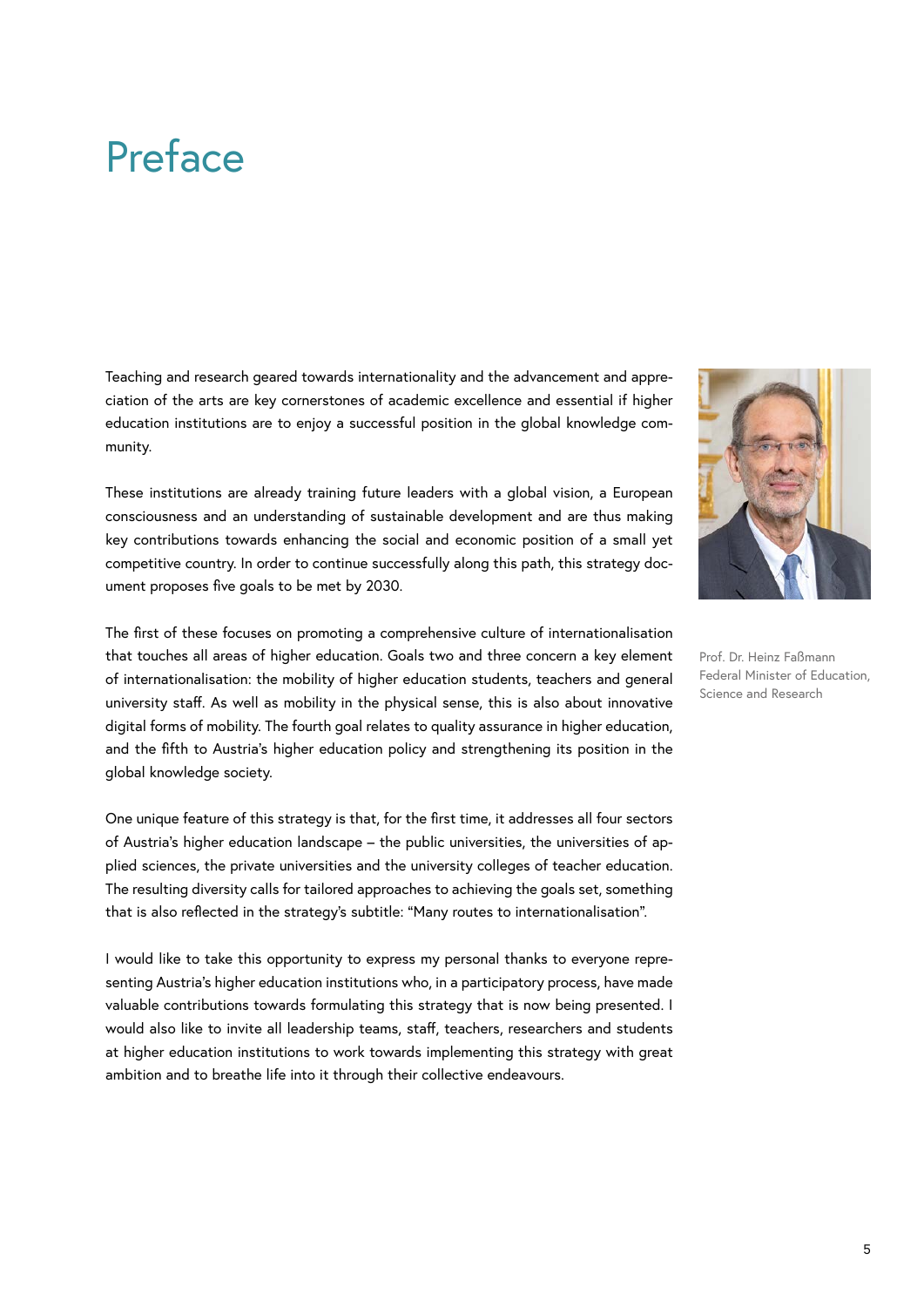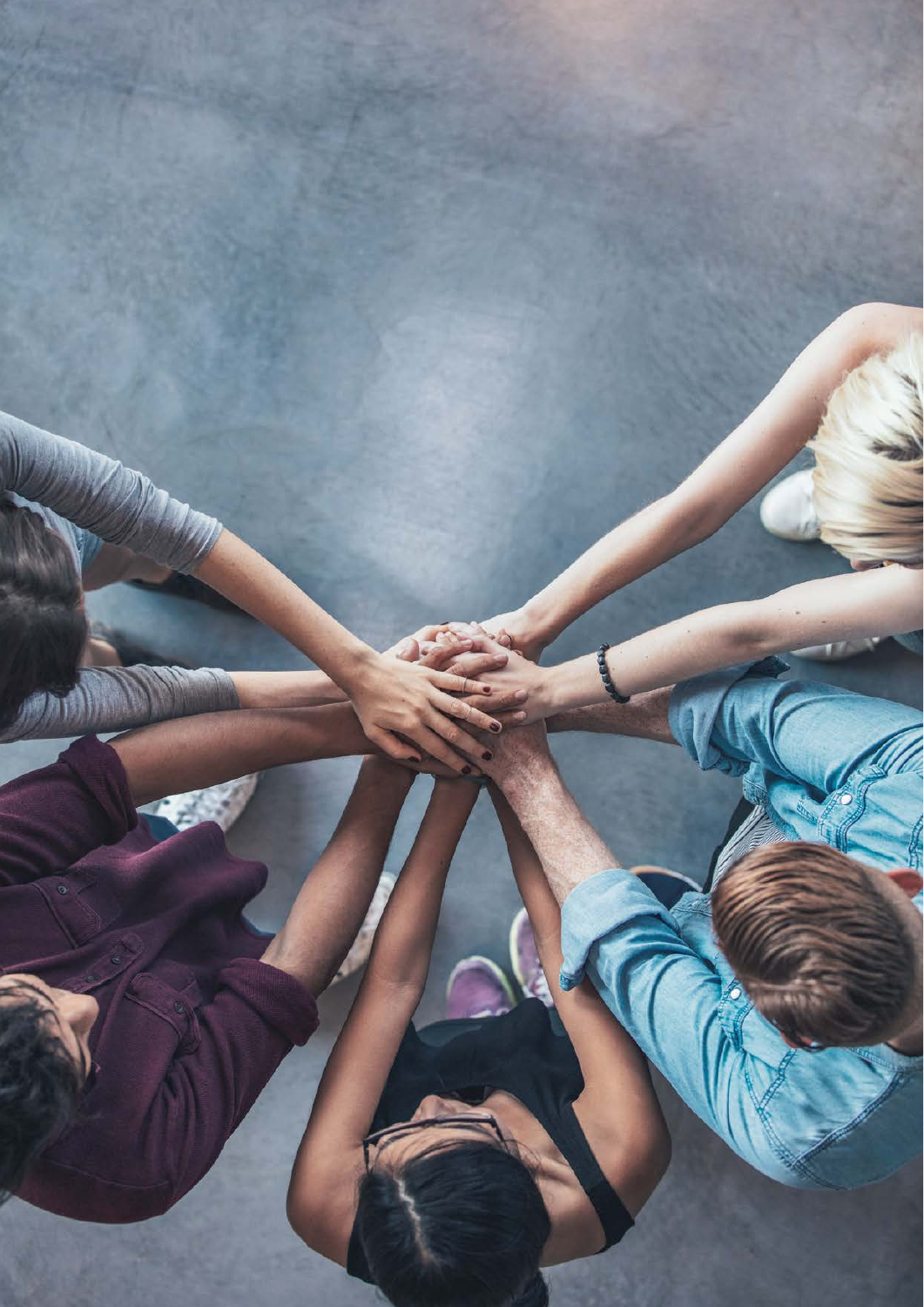# <span id="page-6-0"></span>Vision for 2030

Austria is an attractive place for higher education students to learn and academics to work, whether they come from this country or further afield. Its higher education institutions are home to innovative, high-quality teaching, research and the advancement and appreciation of the arts. They make a socially relevant contribution towards shaping the global knowledge society. All members of Austrian higher education institutions have embraced internationality as a fundamental guiding principle of their work and activities and are striving to further advance internationalisation. Besides physical mobility, making sensible use of digital information and communications technologies, in particular, also facilitates dialogue across national borders. Higher education students acquire advanced specialist and methodological knowledge and international and intercultural skills; they speak several languages and learn how to think independently, critically and innovatively. As the workforce of the future, they are ideally equipped to act responsibly in globally interconnected worlds of work and living environments and are making a fundamental contribution to the country's competitiveness.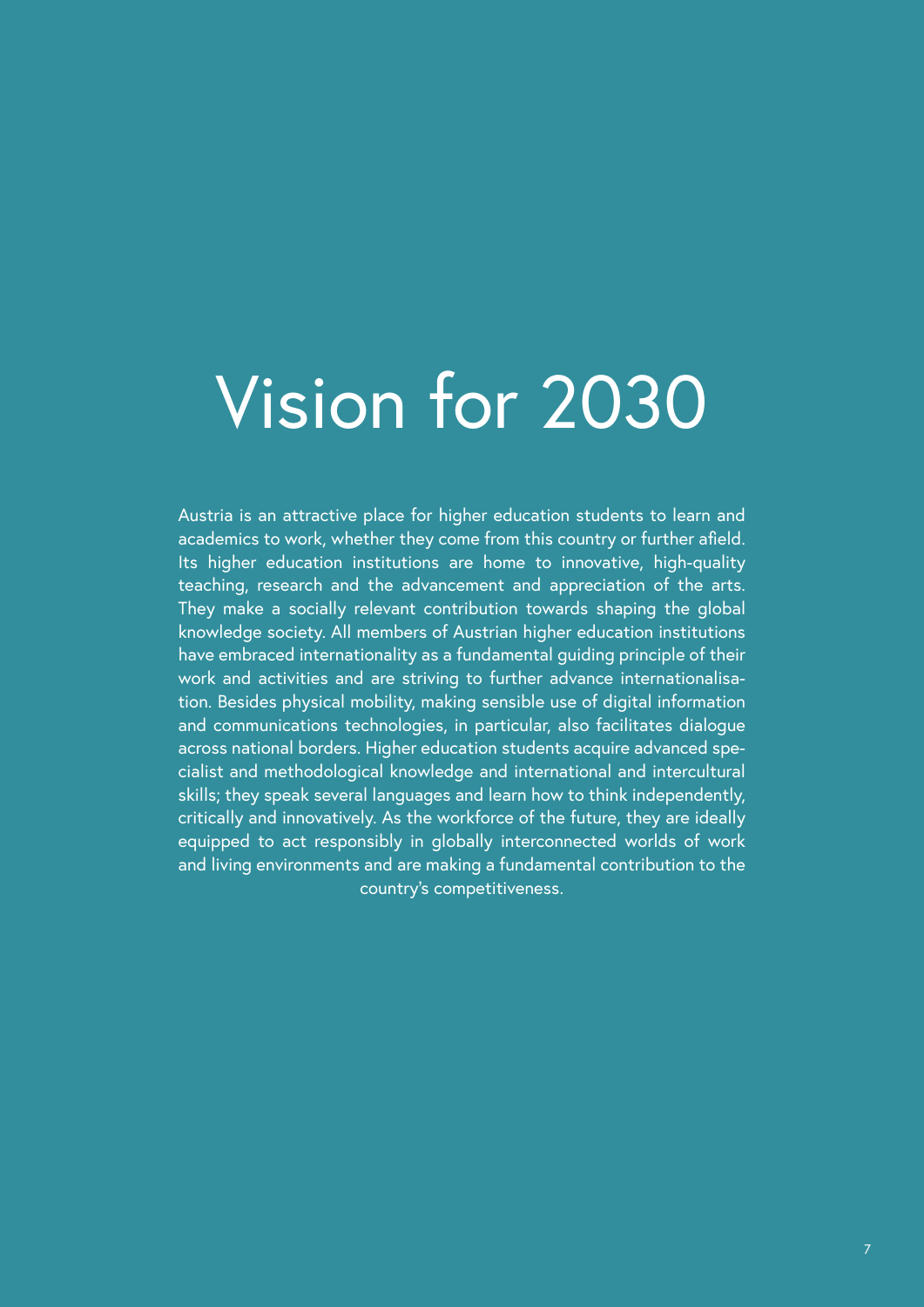#### <span id="page-7-0"></span>Introduction

We are living in an age of globalisation – in the "global village" – and national and international changes in the economy, society and environment are all having a global impact.

Increasingly, solutions put forward by individual governments are not enough to solve national crises, conflicts and problems. International cooperation takes many forms and, in many areas, is now more essential than ever before. This applies in particular to higher education institutions, which – as centres for the generation and sharing of knowledge – make key contributions to overcoming crises, conflicts and problems, be this through discovering new research insights, providing scientifically sound advice to decision-makers or training future leaders with international vision.

Networking and dialogue with international partners have been part of everyday life at Austria's higher education institutions for decades. For instance, collaboration as part of the Bologna Process and participation in the European Union's education programmes such as Erasmus+ have proved themselves valuable in this respect. Greater internationalisation will be the key to success if Austria's global profile as a centre for higher education is to be raised in the future.

This strategy is based on an understanding of internationalisation that has been described as an "internationalisation of the curriculum". This is a holistic approach to the internationalisation of study and teaching that was formulated by the Australian Betty Leask, an academic and expert in education. "Internationalisation" for the purposes of this strategy means a process geared towards integrating global, international and intercultural dimensions into the objectives and content of higher education and into its entire teaching and learning environment. Internationalisation thus touches all levels of higher education institutions and, for instance, is reflected in course content and teaching methods with an international focus, assessment criteria, measures to promote mobility, the values and standards embraced at the institution, financing decisions or staff development processes. Put simply, internationalisation permeates all areas of higher education institutions and involves all of their members.

The members of higher education institutions – and thus the strategy's main target group – are therefore their students, teachers and general (non-academic) staff. Aspects of internationalisation that relate to research are primarily covered by the Austrian government's "Strategy for Research, Technology and Innovation", although doctoral students are included in the present strategy. Students who are employed as pre-docs at universities while working on their doctorates need to be paid particular attention. As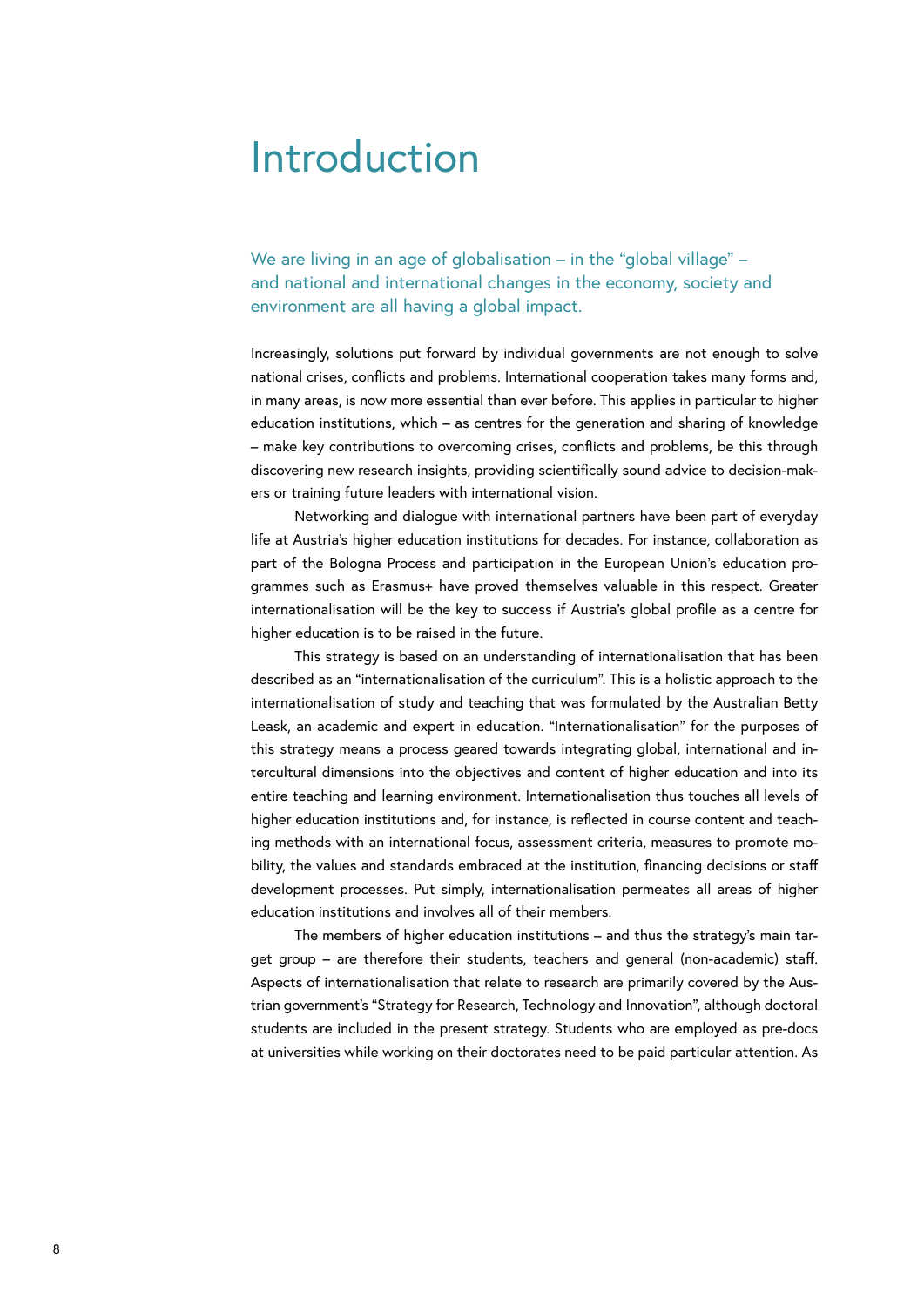well as higher education institutions, the strategy is also targeted at the Agency for Education and Internationalisation (OeAD) and the Austrian Federal Ministry of Education, Science and Research (BMBWF) themselves.

#### Rather than being an end in itself, internationalisation generates tangible added value at individual, institutional and societal levels.

As well as continuing to develop specialist expertise, the focus at the individual level also lies on acquiring international and intercultural skills such as: language skills; networked, critical and innovative thinking; the ability to reflect and communicate across cultures; and a nuanced global vision. At institutional level, greater internationality makes higher education institutions more attractive to international students and researchers, improves their teaching, expands their partnerships and improves their international visibility and reputation, amongst other things. Actively embracing internationality at higher education institutions also impacts positively on society as a whole by helping to open people's minds, boost solidarity and break down prejudices and by strengthening and further increasing the innovative clout and competitiveness of Austria as a place to do business.

This strategy document considers public universities, universities of applied sciences, private universities and university colleges of teacher education, thereby covering all four higher education sectors in Austria. Each sector has very different remits, ways of working and framework conditions. Individual higher education institutions also differ in terms of the priorities they set and, in the past, have afforded internationalisation varying degrees of prominence.

With each institution thus starting from a different position, it would not make sense to pick a one-size-fits-all approach for implementing the strategy. Rather, internationalisation efforts need to be pursued individually. For this reason, the mobility and internationalisation strategy for higher education contains five overarching strategic goals, each with several objectives for implementation, which set out the strategic focus for the years to 2030. Within each strategic goal, higher education institutions are expected to select several objectives for implementation in line with their own profiles and their individual strengths and weaknesses. Taking account of their different starting points, the institutions are called on to be ambitious. It is up to each one to decide what actual measures to implement in order to achieve its objectives.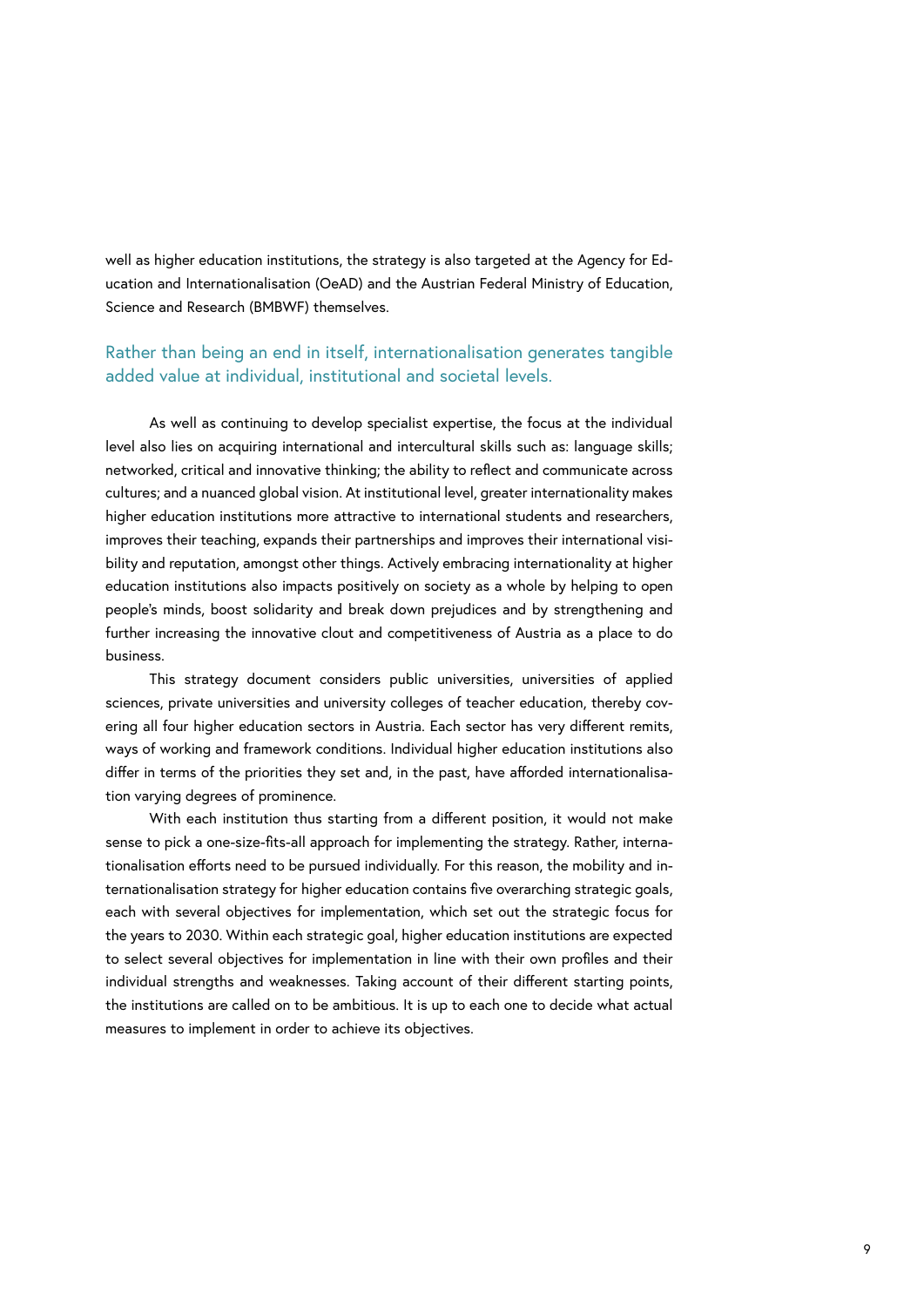#### <span id="page-9-0"></span>Goal 1

### Promote an all-encompassing culture of internationalisation at higher education institutions

Introducing an internal internationalisation strategy that integrates a clear commitment to internationalisation in a tangible framework is a major first step towards creating a sustainable culture of internationalisation that is embedded within the higher education institution concerned.

Formulating and further developing a strategy of this kind requires the institution to look in detail at its medium- to long-term aims and the requirements and potential for internationalisation. Efficient processes of internationalisation also call for stable structures in order to implement the chosen measures as well as adequate provision of resources and a quality management system. Ideally, therefore, an internationalisation strategy will be developed with the involvement of all the members of the higher education institution. This is because the strategy can only be implemented successfully if everyone involved shares a common understanding.

Another key approach to establishing a culture of internationalisation is to introduce international and intercultural elements and course content into curricula and

- (Further) develop an internationalisation strategy, involving all members of higher education and focusing particularly on increasing quality and efficiency. Monitor the targets set based on predefined indicators. The further development work done at the university colleges of teacher education is also to be coordinated within their dedicated networks.
- Embed the all-encompassing approach to internationalising study and teaching in all the higher education institution's development plans and strategies.
- Expand the number of courses taught in a foreign language and foreign-language degree programmes, particularly at universities of applied sciences.
- Expand the number of language learning courses available to teachers and higher education staff.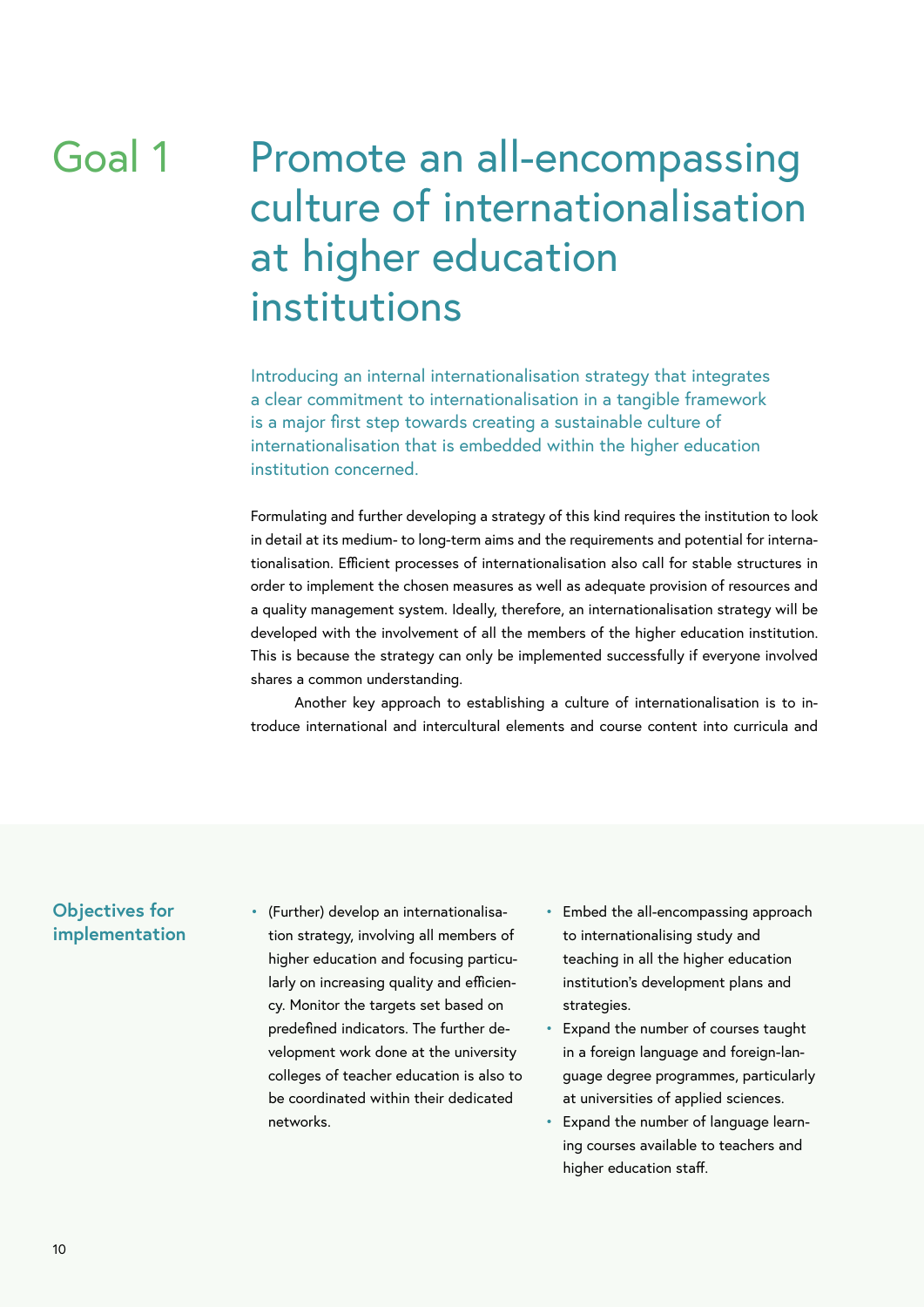the teaching and learning environment in line with the holistic understanding of the internationalisation of study and teaching ("internationalisation of the curriculum") as well as, for example, the creation of mobility windows. All measures geared towards creating an international environment at one's own higher education institution have been grouped together under the "Internationalisation@Home" umbrella. They include offering an attractive range of courses taught in a foreign language as well as language learning courses, research fields with an international focus, getting international teachers more involved, providing high-quality interaction with foreign higher education students and fostering a welcoming culture for incoming students and teachers. Under no circumstances, however, can Internationalisation@Home replace actual experience of mobility abroad under any circumstances – nor must it be allowed to. Rather, it represents an additional component of the internationalisation of study and teaching and thus makes an important contribution towards the all-encompassing approach to internationalisation.

One way for a higher education institution to strengthen its international outlook is to partner with institutions in other countries as part of a joint programme, under which two or more international higher education institutions work together to design and teach a curriculum. Joint programmes are an excellent way to foster high-quality, long-term collaboration.

The Erasmus+ initiative of the European Universities aims to create an even more efficient format for cross-border cooperation. The European Universities are an association of several higher education institutions from member states entitled to participate fully in the Erasmus+ programme. These institutions are cooperating to an unprecedented extent on teaching and research and the creation of an inter-university campus. Various models for this pioneering form of collaboration are currently being piloted.

- Take greater account of international and intercultural aspects in recruitment and staff development processes such as staff appraisals.
- Acknowledge particular engagement with Internationalisation@Home as part of teachers' career development.
- Introduce measures to increase attractiveness for foreign higher education students and teachers and improve the welcoming culture for incoming students and teachers.
- Expand international cooperation by extending the range of joint programmes.
- Increase the number of joint programmes at public universities and universities of applied sciences.
- Enter the tenders run by the European Union as part of the European University Initiative.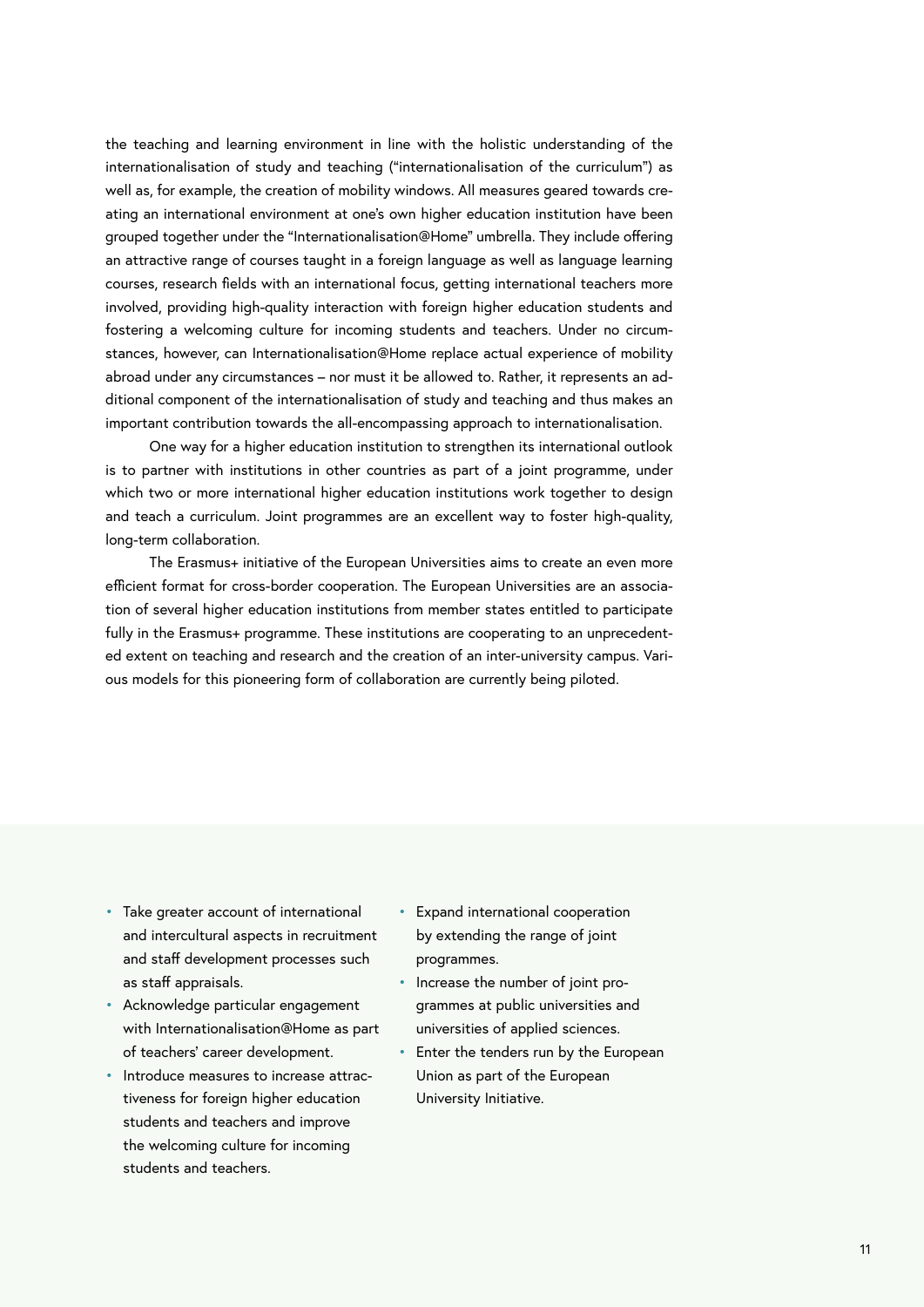#### <span id="page-11-0"></span>Promote mobility for all members of higher education institutions Goal 2

Mobility is regarded as a core element of internationalisation, because a stay abroad is a particularly effective way to acquire international and intercultural skills.

The aim is therefore to enable as many members of higher education institutions as possible to experience such mobility. Finding your way and organising your life in an initially unknown environment is a valuable experience. For this reason, the aim is to increase participation in structured mobility programmes and to encourage and enhance mobility under existing partnerships between higher education institutions. As well as higher education students, this also applies in particular to teachers and higher education staff. The added value brought by teachers' experiences of mobility also lies in the further development of their own teaching and in improving their foreign language skills. In the past, non-academic staff at higher education institutions have been somewhat ignored by measures designed to promote mobility. This is unfortunate in that they play an essential part in helping to shape the culture of a higher education institution and make a vital contribution to Internationalisation@Home.

Amongst higher education students – a heterogeneous group – even more focus will have to be placed in future on those who have so far been under-represented on

- Expand the mobility of teachers under existing partnerships and/or structured mobility programmes through internal incentive and recognition schemes within each higher education institution.
- Promote the mobility of higher education staff, e.g. by providing more information on the opportunities to spend time abroad on continuing professional development that are provided for in European education programmes.
- Make mobility windows an integral part of degree programmes for which they seem expedient.
- Increase mobility for members of under-represented groups of students, particularly by providing more advice and support.
- Expand the grant system to provide better financial support to under-represented groups of students.
- Improve the statistical recording of under-represented groups so that the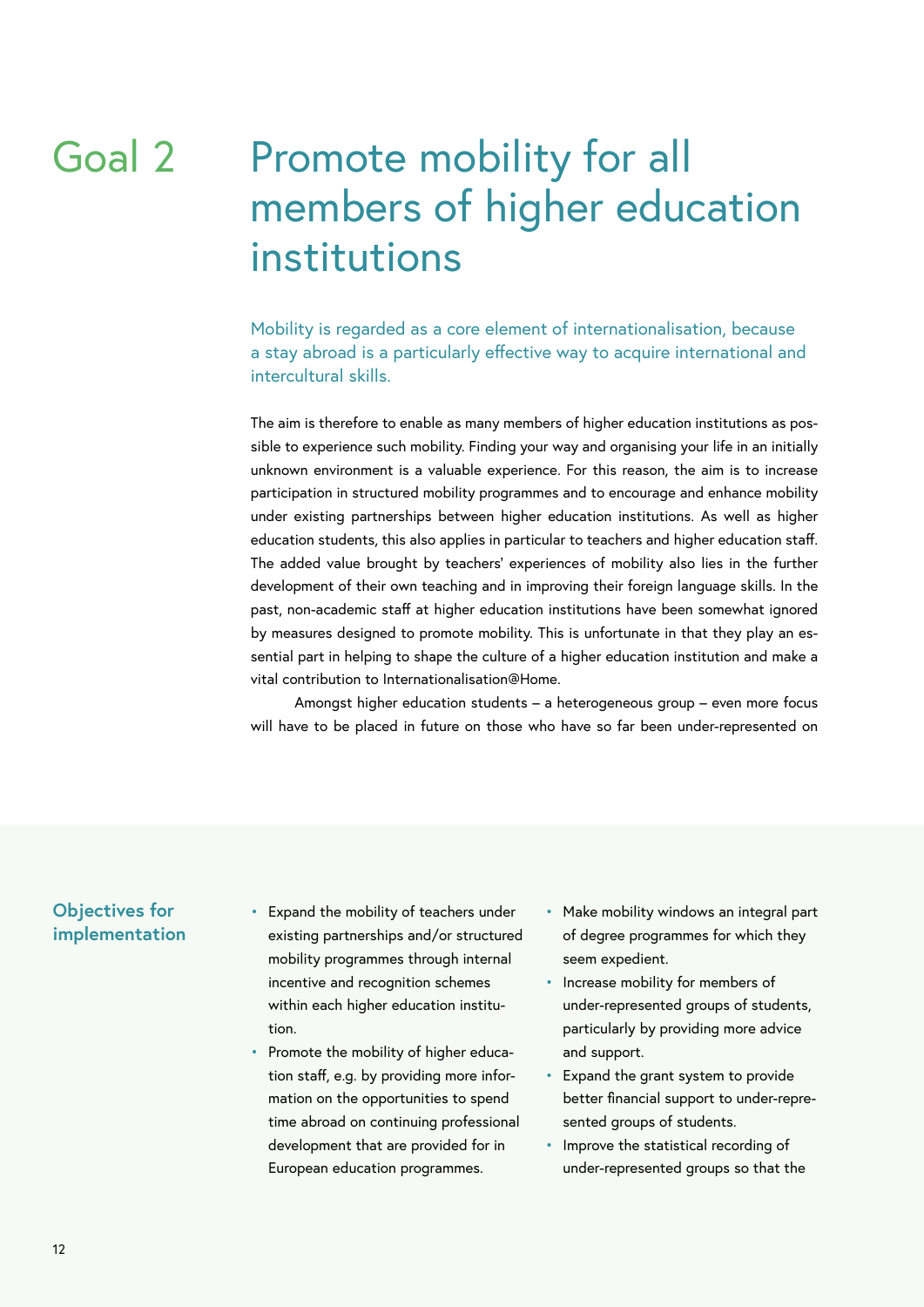the mobility front according to student social surveys. This includes all those higher education students who are already poorly represented when they enter higher education, such as those from low-education households, as well as groups of students with specific requirements, such as working students, students with caring responsibilities and students with a physical disability. As well as better advice on support options, these groups will also require more generous funding. In addition, the mobility figures are particularly low for student groups in certain disciplines, who could also be helped by introducing specific mobility windows in curricula.

Two other groups that should also gain more experience abroad as part of their education are trainee teachers and doctoral students. The former are especially important given the role they will play as multipliers in their future career. As soon-to-be teachers, they will be working in an increasingly diverse environment with many schoolchildren from a migration background. It is therefore particularly important for this group to experience mobility during their education in order to consolidate their intercultural skills and take a critical look at culture and society through their own and other people's eyes.

Meanwhile, a stay abroad is important for doctoral students' career development as it allows them to make new contacts and build up a professional network.

Besides the traditional semester abroad for higher education students, the range of high-quality, non-traditional forms of mobility – including shorter stays – must be expanded. These include internships relevant to a student's degree, excursions, residential research trips as part of dissertations or theses, language learning courses, summer/winter schools, concert tours and masterclasses abroad. Shorter formats are more feasible, particularly for members of under-represented groups.

effectiveness of the measures taken can be better evaluated.

- Increase the percentage of trainee teachers who have experienced mobility as part of their education. This applies to soon-to-be teachers of all subjects, not just foreign languages.
- Promote mobility amongst doctoral students.
- Expand the range of non-traditional forms of mobility available and improve

the information provided on existing options.

- Place greater emphasis on ECTS credits obtained abroad when determining the "examination intensity" of degree courses for the purposes of university funding.
- Provide more information on the services currently offered by the BMBWF and OeAD for promoting residential study and research trips.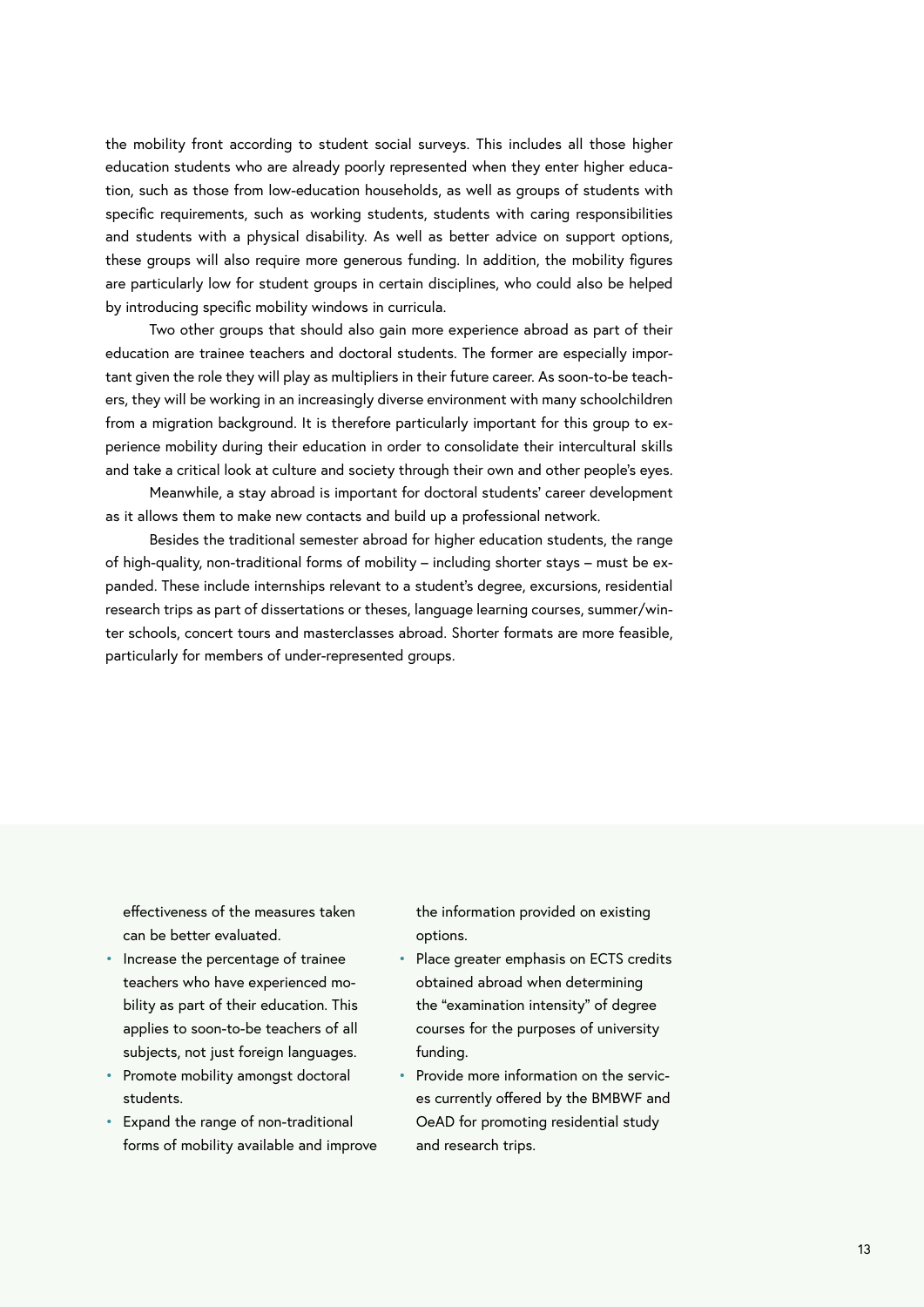### <span id="page-13-0"></span>Goal 3

### Develop and implement innovative digital forms of mobility

Besides the shorter and non-traditional forms of physical mobility addressed as part of the second goal, virtual forms of mobility in particular will become more important in the future.

However, new forms of mobility are not intended in any way to replace traditional physical mobility. Rather, they are designed to be a useful addition and permit the involvement of people at higher education institutions who are unable to be mobile for whatever reason.

As part of Internationalisation@Home efforts, national borders can be dismantled in the virtual space and intercultural and international skills can be generated that, in an ideal scenario, will at least be almost comparable with those produced through physical mobility. Consolidating language skills and tackling new course content also makes Internationalisation@Home a valuable tool. Furthermore, new competences such as digital communication skills, flexibility, teamwork and creativity are given an especially strong boost.

- Develop a concept for all groups of people who are members of higher education institutions to make greater use of high-quality virtual mobility.
- Develop and implement virtual concepts for cross-border collaboration in higher education.
- Develop and trial hybrid physical/virtual forms of mobility and create new forms of international cooperation.
- Ensure that all members of higher education institutions can take advantage of the opportunities presented by digitalisation, e.g. by installing modern IT equipment at the institution and making appropriate software available.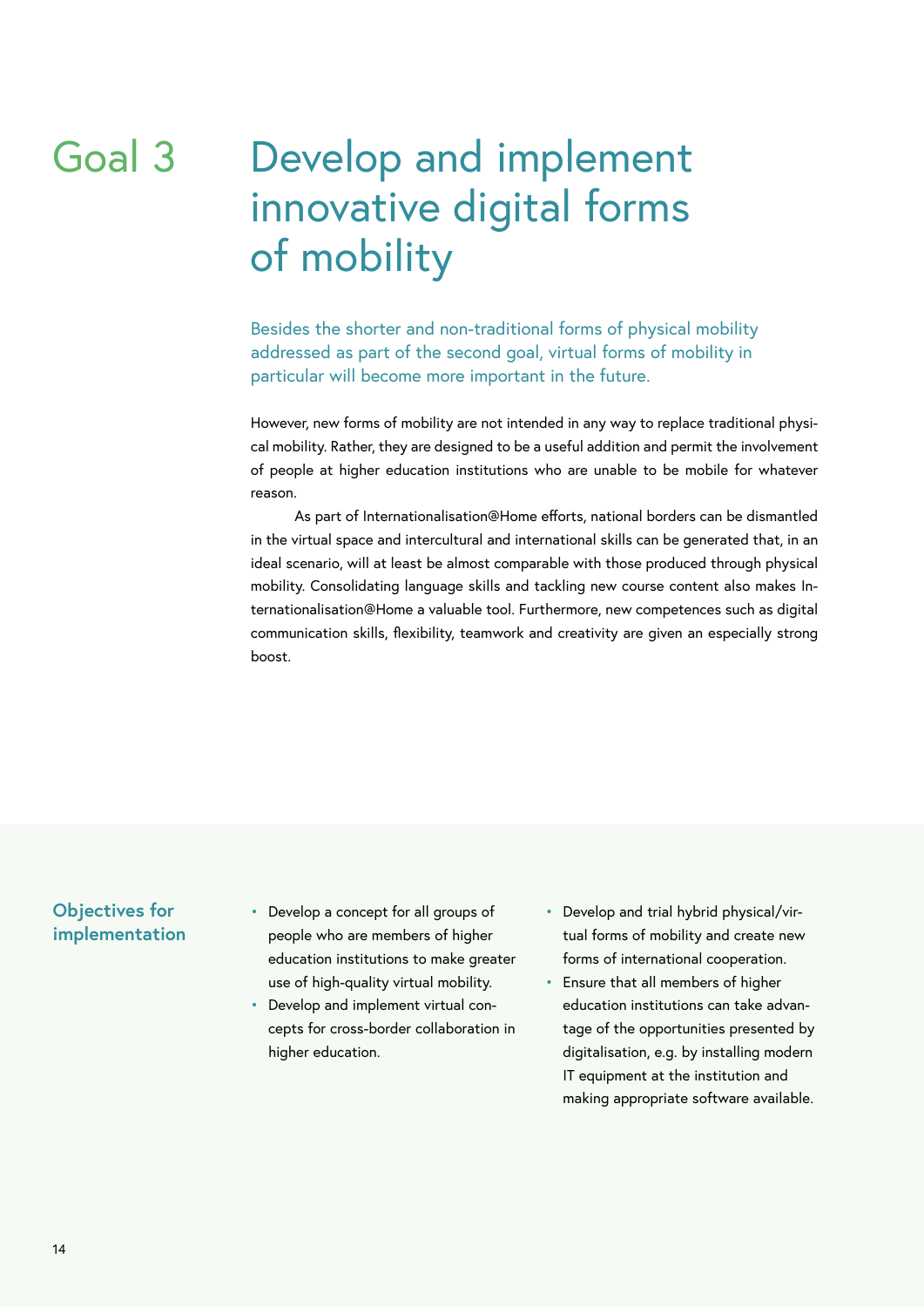Currently, a distinction is essentially drawn between two kinds of innovative digital mobility: (purely) virtual mobility and hybrid forms of virtual and physical mobility. The latter are also known as "blended mobility" concepts. Examples of purely virtual mobility include working on inter-university projects, designing and teaching courses jointly, and using information and communication technology to write seminar papers in international teams. Blended mobility concepts focus on complementing physical mobility with virtual mobility in a meaningful way. Examples include working on a joint project in which the people involved meet face to face at the beginning and end but otherwise collaborate via digital communication tools, or linguistic preparation for a term abroad at a Higher Education Institution where a different language is spoken.

These examples merely provide a snapshot of the current situation, however. The onward march of digitalisation and the expansion of what is technically possible will also lead to the continued development of innovative forms of mobility. Because many such possibilities cannot yet be predicted, we need to track new trends, remain open to innovations and be willing to experiment. Higher education institutions will undoubtedly need to expand their IT infrastructure in order to be equipped for changes in user behaviour.

- Be open to new digital developments and exchange ideas and opinions with other higher education institutions regarding innovative applications for virtual mobility.
- Expand IT infrastructure to be equipped for greater adoption of digital forms of mobility.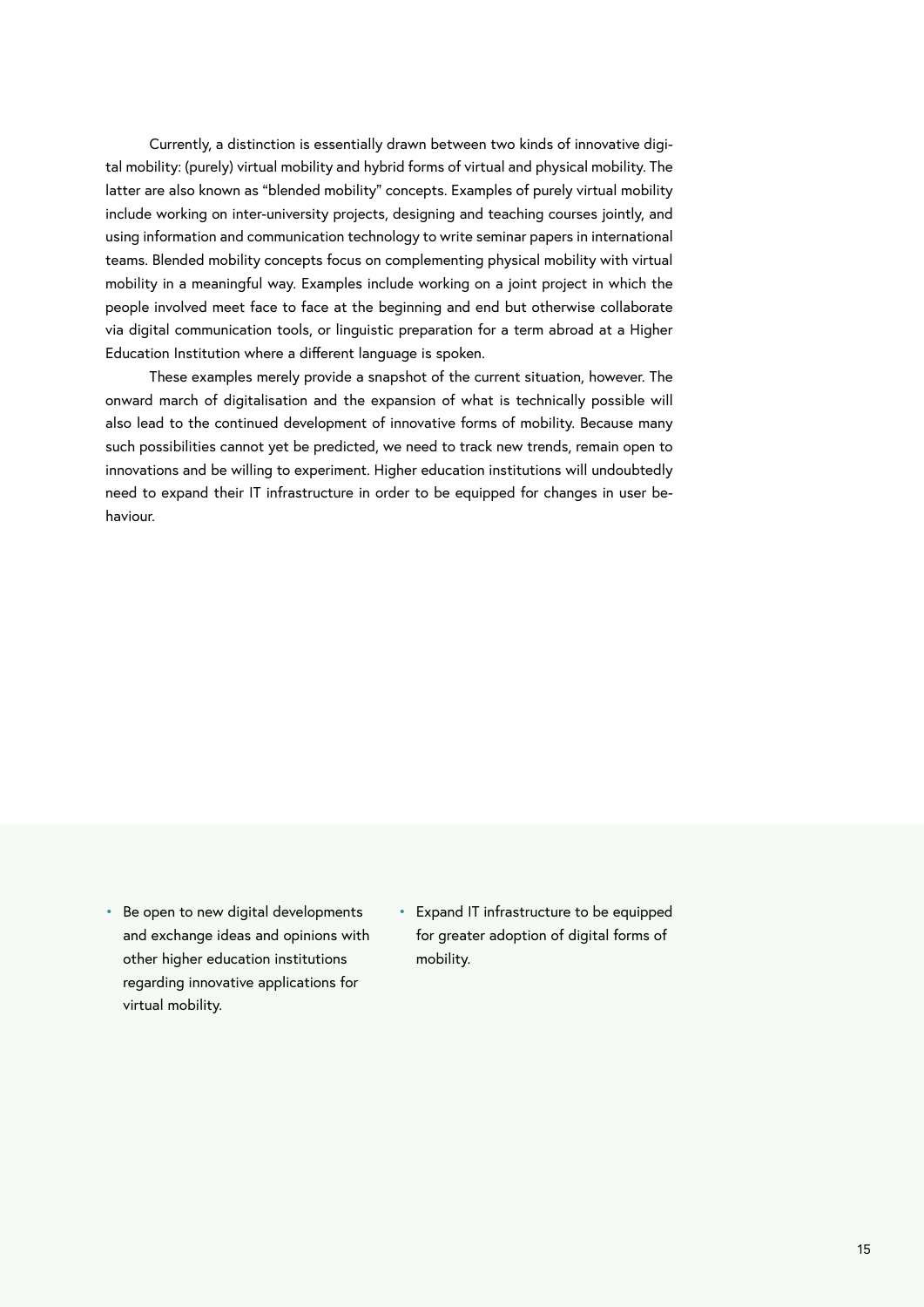#### <span id="page-15-0"></span>Effective skills improvement and institutional learning Goal 4

If internationalisation measures are to be designed to be as effective as possible for members of higher education institutions, the objectives to be achieved must be clearly defined.

Ideally, this will be done when each institution devises its internal internationalisation and mobility strategy (see the first goal). In terms of higher education students, the focus is on the international and intercultural skills that are to be integrated transparently into curricula and acquired or reinforced through mobility. Internationalisation measures that concern teachers or general staff are to be reflected in staff development processes.

The efficiency of individual mobility experiences must also be ensured, with particular focus on the accompanying measures before, during and after the experience. Although much has already improved in terms of how students' achievements abroad are recognised and counted towards their overall performance, work still needs to be done. The handling of mobility processes needs to be simplified and less bureaucratic. Here too, greater use needs to be made of the opportunities presented by digitalisation.

- Integrate international and intercultural skills into all curricula, but particularly those for master's degrees and doctorates.
- Develop quality-assured processes to incorporate individual learning experiences at the institutional level.
- Expand the advice provided before a mobility experience, the support given during it and the follow-up done after it.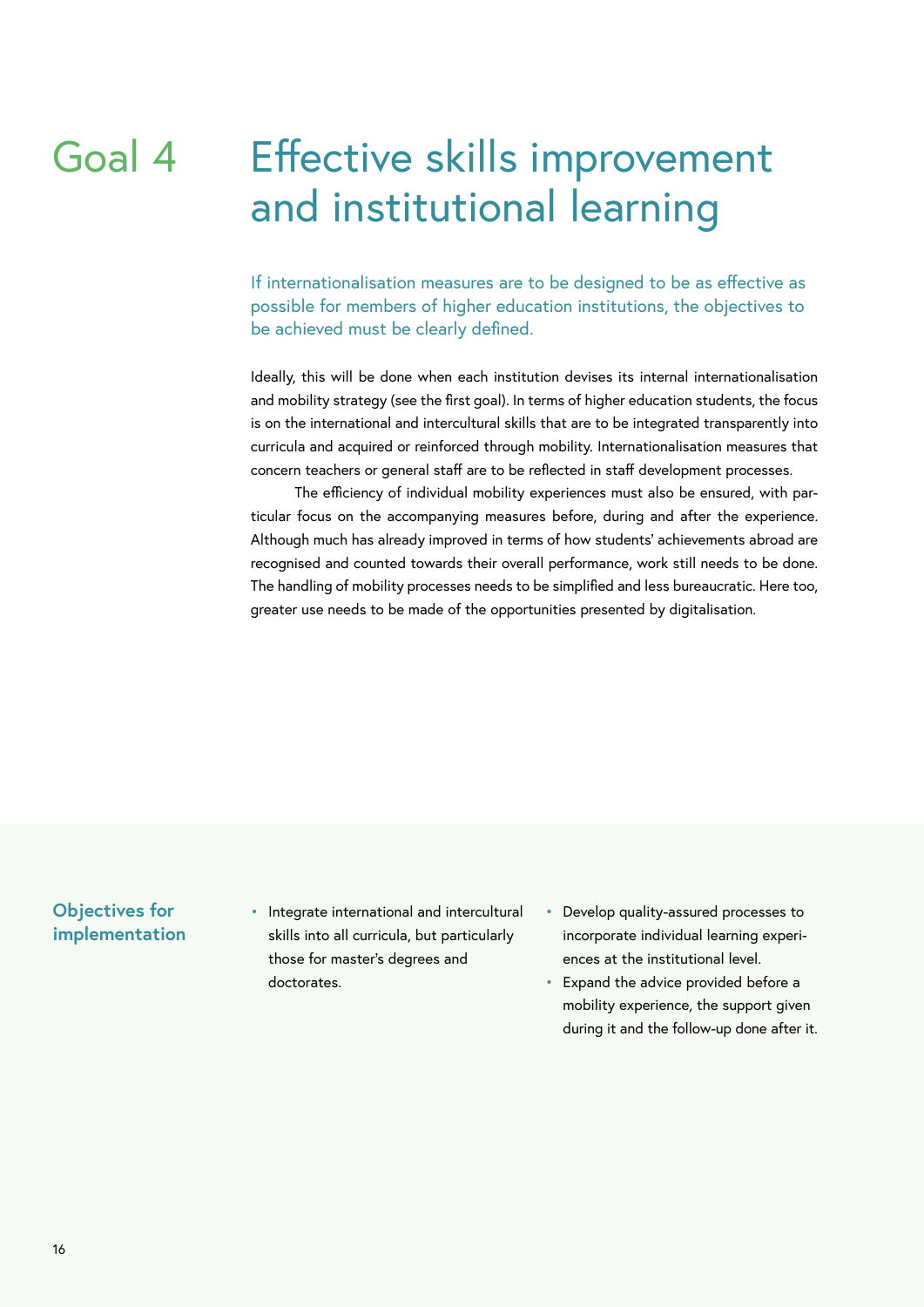To leverage maximum added value from a mobility experience, its benefit cannot be allowed to be restricted to the purely individual level. In particular, the experience gained by teachers and staff at the higher education institution must flow back into the institution itself to a greater extent so that it can benefit as a whole. Applications for this institutional form of learning include feeding teachers' new insights into innovative teaching methods back into teaching work and introducing new ideas learnt during job shadowing in order to improve organisational processes. This requires the higher education institution to find a way of collating, evaluating and integrating individual experiences. If it succeeds, it will have made a major contribution towards building up its capacity.

The institution's quality management plays a key role in all the measures listed above. It focuses on optimising processes and the internal structure in order to meet the quality-oriented objectives set. Regularly evaluating progress made towards meeting targets and adjusting processes if necessary will bring about lasting improvements in the quality of a higher education institution's performance.

To increase the value added by internationalisation and mobility measures, the exchange of experiences between Austrian higher education institutions on successful measures and challenges and potential risks in international cooperation can and must be strengthened. On behalf of the BMBWF, the OeAD will be creating an online exchange platform for examples of best practice in internationalisation and mobility measures in order to support nationwide dialogue between the institutions. This will be available from mid-2021 onwards [\(www.hmis2030.at\)](http://www.hmis2030.at).

- Improve how students' achievements abroad are recognised and counted towards their overall performance.
- Sign the Erasmus Charter for Higher Education.
- Use the national online exchange platform for examples of best practice in internationalisation and mobility measures.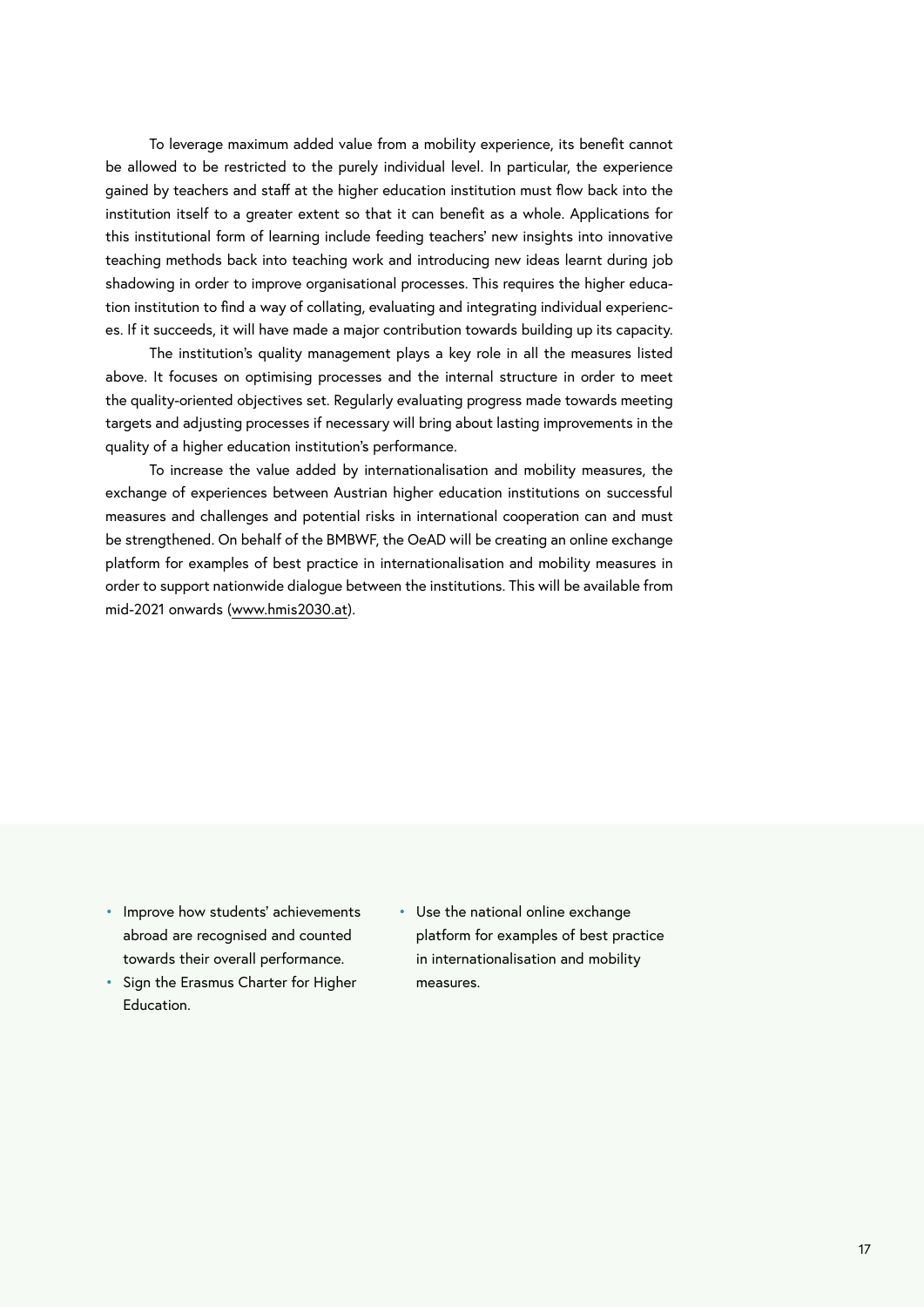### <span id="page-17-0"></span>Goal 5

### Global Mindset – Austria's higher education institutions and their position in the world

Whilst the mobility of students, teachers and higher education staff within the European Union has been simplified by the principle of free movement of persons and is supported to a significant extent by the Erasmus+ programme amongst other things, citizens of non-member states face a much bigger challenge.

Here too, greater use needs to be made of the opportunities presented by digitalisation in order to cut red tape. The overarching aim is to streamline the processes required to take up an academic post in Austria, complete a joint programme or carry out teaching assignments. A framework needs to be created that will give Austria visibility as an attractive centre for higher education.

This also includes ensuring that well-qualified students from non-EU countries who have completed a joint programme or doctorate in Austria have easier access to the Austrian job market in the future. These graduates are an important human resource,

#### **Objectives for implementation**

- Simplify the entry and residency requirements for international higher education students, teachers and academics from non-EU countries.
- Work on reforming the Red-White-Red Card together with the other federal ministries responsible (including the Austrian Federal Ministry of the Interior (BMI) and the Austrian Federal

Ministry for European and International Affairs (BMEIA) to make it easier for graduates from joint programmes and doctoral students from non-EU countries to find jobs in Austria.

Reform and expand the OeAD's grant programmes, focusing particularly on doctoral students.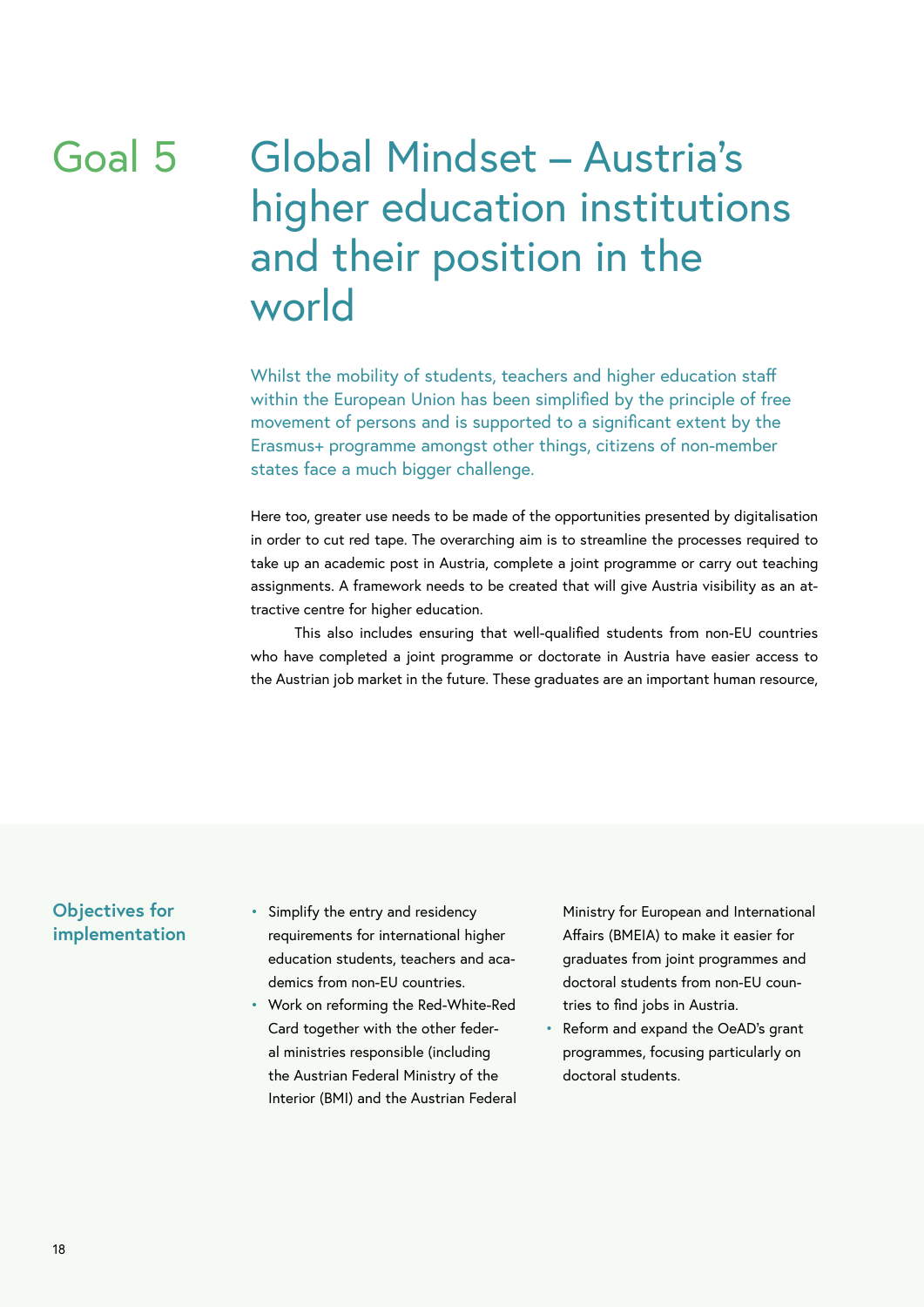which is why it would be desirable from an economic point of view if they were to stay in Austria. At the same time, however, those graduates who leave the country after graduating must not dismantle the bridges linking them with their former host universities in Austria. Instead, they need to keep in touch so that the institutions can provide contacts for potential academic collaboration further down the line.

Expanding the grant programmes offered by the OeAD and further developing their content is another important element of an open and modern outlook for Austria's higher education policy. Focus must be placed on supporting highly qualified doctoral students in this regard, as they play a significant role in the country's capacity for innovation. Better opportunities for grants to be co-financed by the private sector need to be created, particularly in highly promising fields of research in which greater demand for key personnel is expected on the labour market.

Cooperation with higher education institutions in developing countries also needs to be strengthened as a contribution to international knowledge transfer. The Austrian government's foreign policy priorities and efforts made to leverage synergy effects with Austrian development cooperation need to be taken even more into consideration in the future. Greater engagement in the field of sustainability also demonstrates how Austria is taking global responsibility. Many Austrian higher education institutions are setting a good example in this area and are already making important contributions towards achieving the UN Sustainable Development Goals. The newly established network "Africa-UniNet" is a shining example of how cooperation with developing countries can be combined with engagement on sustainability issues.

- Create new opportunities for grants to be co-financed by the private sector, particularly for future key personnel.
- Implement measures to strengthen the ties between international graduates and their former host university in Austria.
- Make use of the Europe-wide EURAX-ESS Services Network.
- Get higher education institutions more involved in Africa-UniNet.
- Optimise the marketing of Austria as a centre for higher education.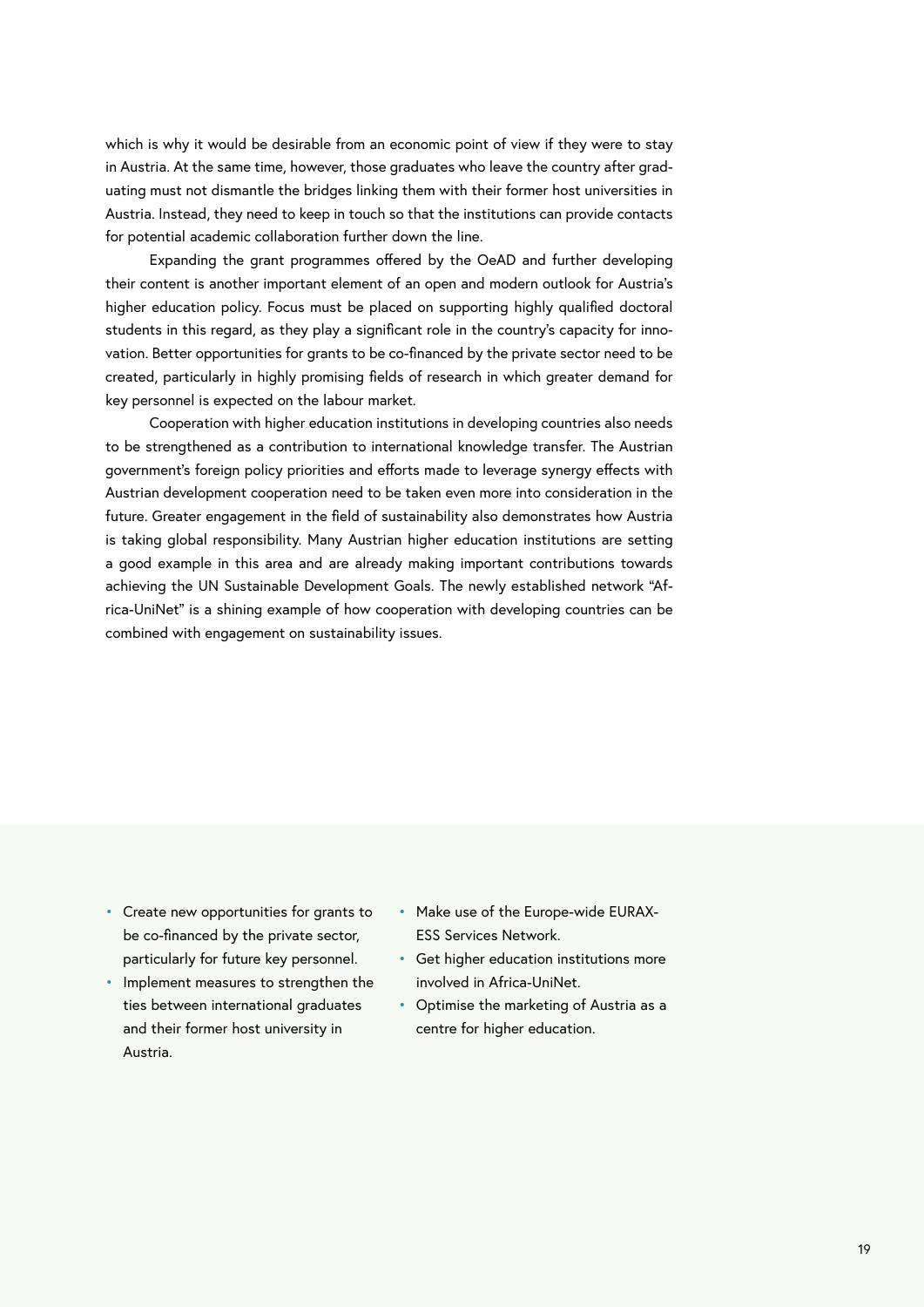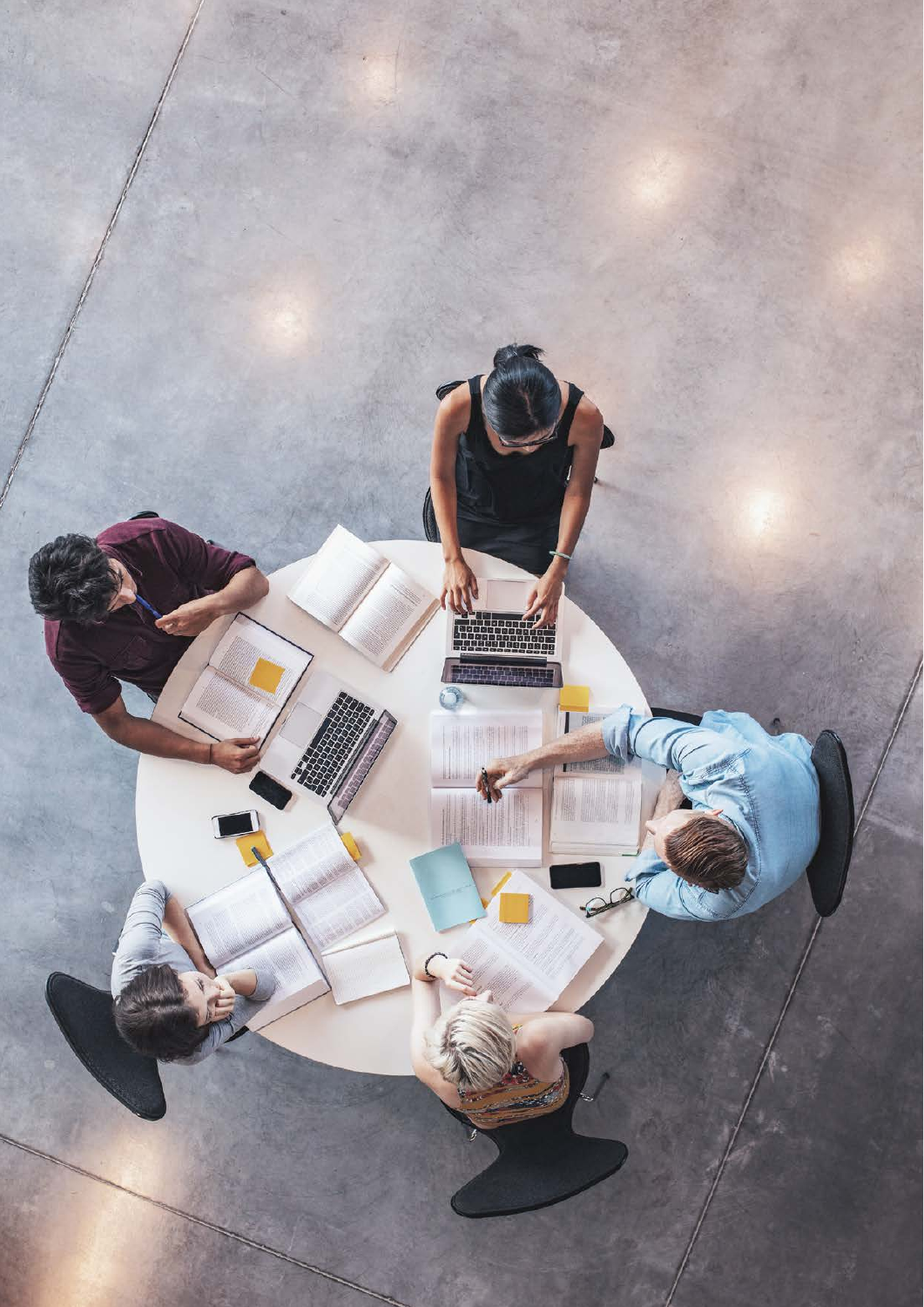### <span id="page-20-0"></span>The goals in a European and national context

With its goals, the mobility and internationalisation strategy for higher education fits very well into the current debate at European level. In particular, its all-encompassing approach to internationalisation and focus on learning and sharing more international and intercultural skills align with the prevailing understanding of internationalisation in higher education.

For some time now, strategic policy documents published by the European Union and the European Higher Education Area (EHEA) have also increasingly referenced this approach. Worth special emphasis here is, for instance, the Paris Communiqué from the 2018 EHEA Ministerial Conference, which stresses the social responsibility that higher education institutions have to teach intercultural understanding, civic engagement and ethical awareness.

Closer links between the EHEA and the European Research Area are also becoming more important, as are synergy effects between the EU's education and research programmes. In addition, guidelines for international cooperation are currently being formulated that point out potential challenges and risks involved in collaborating with non-member states and make recommendations for countering them.

Promoting mobility and international cooperation has always been at the heart of the EU's Erasmus+ programme, and this will remain the case in the programme's next incarnation spanning 2021–2027. This provides greater support to innovative concepts for new forms of collaboration such as the European Universities.

The expansion of virtual mobility and blended mobility concepts outlined in the strategy also reflects the new mobility patterns recommended in the Bologna Digital 2020 – White Paper on the Digitalisation in the Higher Education Area.

In a national context, this strategy and the priorities it sets will help to meet the federal government's budgetary impact targets. The second of these, regarding science and research, sets out a scale for "Creating an internationally competitive higher education and research area that is coordinated nationwide in terms of teaching and research". Specifically, it calls for an "improvement in the framework conditions for the mobility of students, teachers and researchers" and "setting up university-level partnerships with universities, non-university institutions and the private sector at national and EU level". The first, second and fifth goals of the mobility and internationalisation strategy for higher education in particular will make a key contribution to this.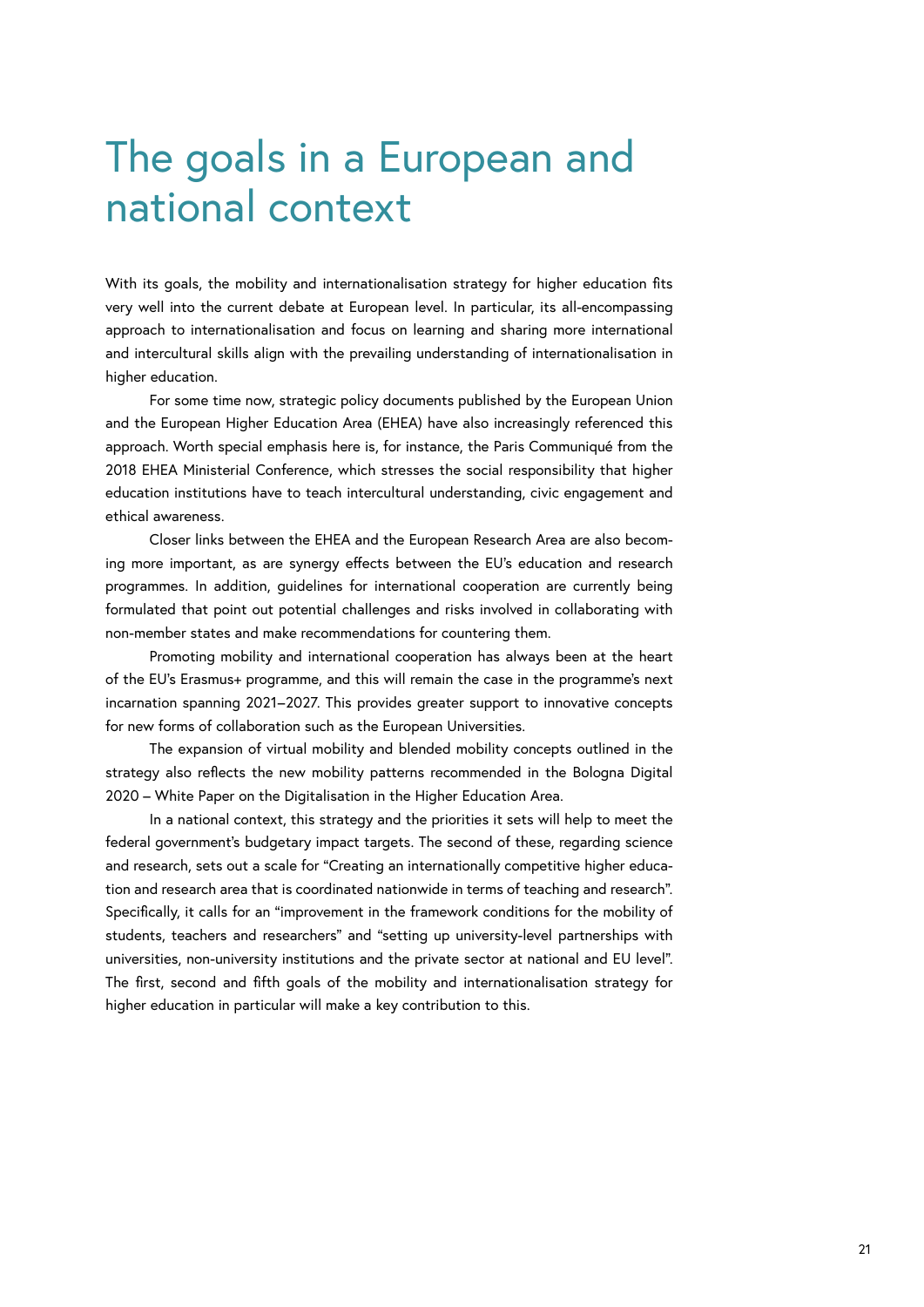### <span id="page-21-0"></span>Monitoring

With the various higher education institutions starting from different points, the progress made in implementing the mobility and internationalisation strategy for higher education is chiefly to be monitored by the institutions' own quality management teams. Qualitative and quantitative indicators need to be set in order to assess whether the objectives for implementation chosen by the respective institutions are being achieved. This is also to be done individually at the institutional level.

Using the various steering instruments at the BMBWF's disposal, however, the ambition that each higher education institution is showing towards implementing the strategy will be evaluated and, if appropriate, the objectives for implementation selected by the institution will be made binding.

The BMBWF will prepare an interim report in 2024 on the progress made with implementing this strategy.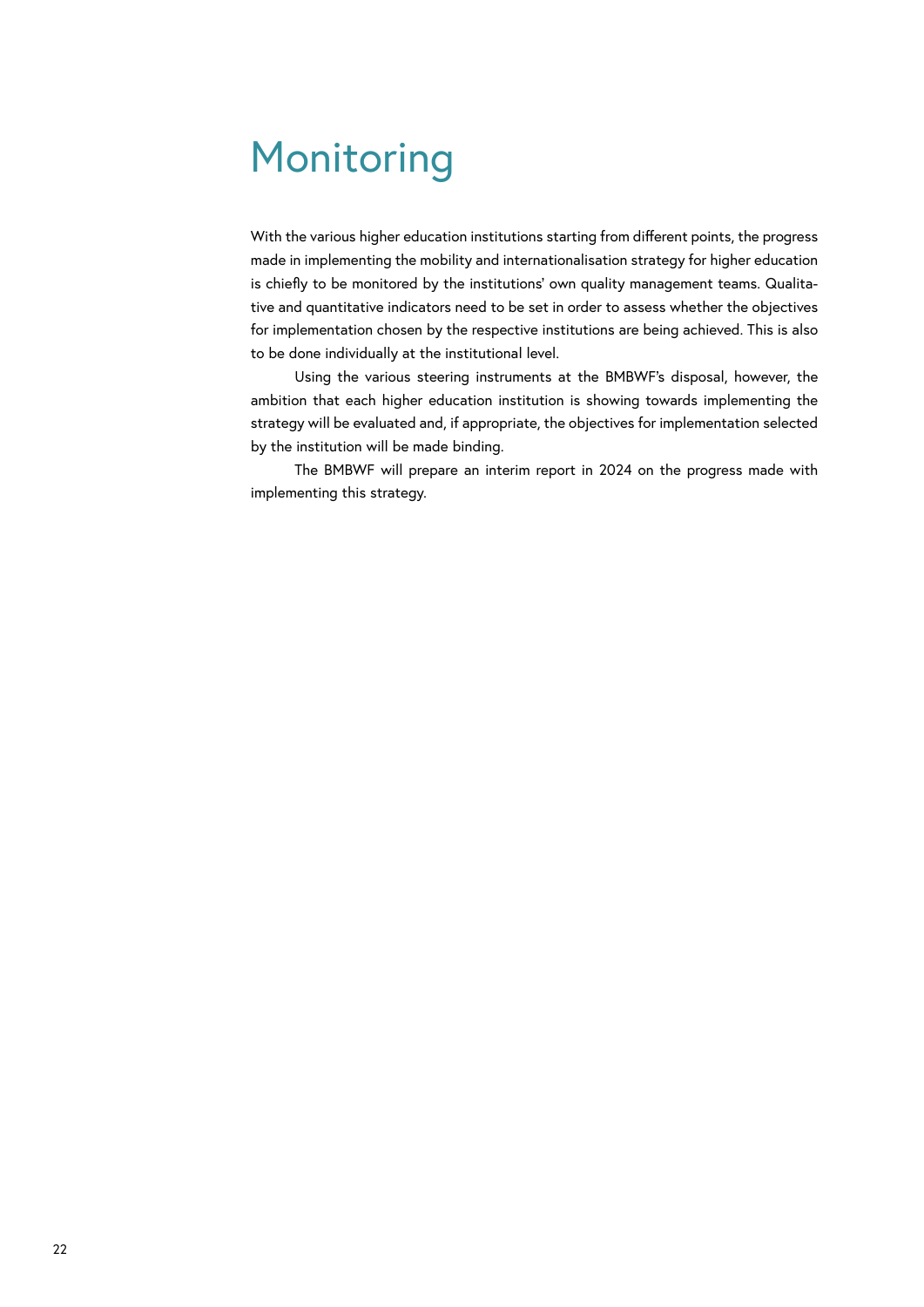